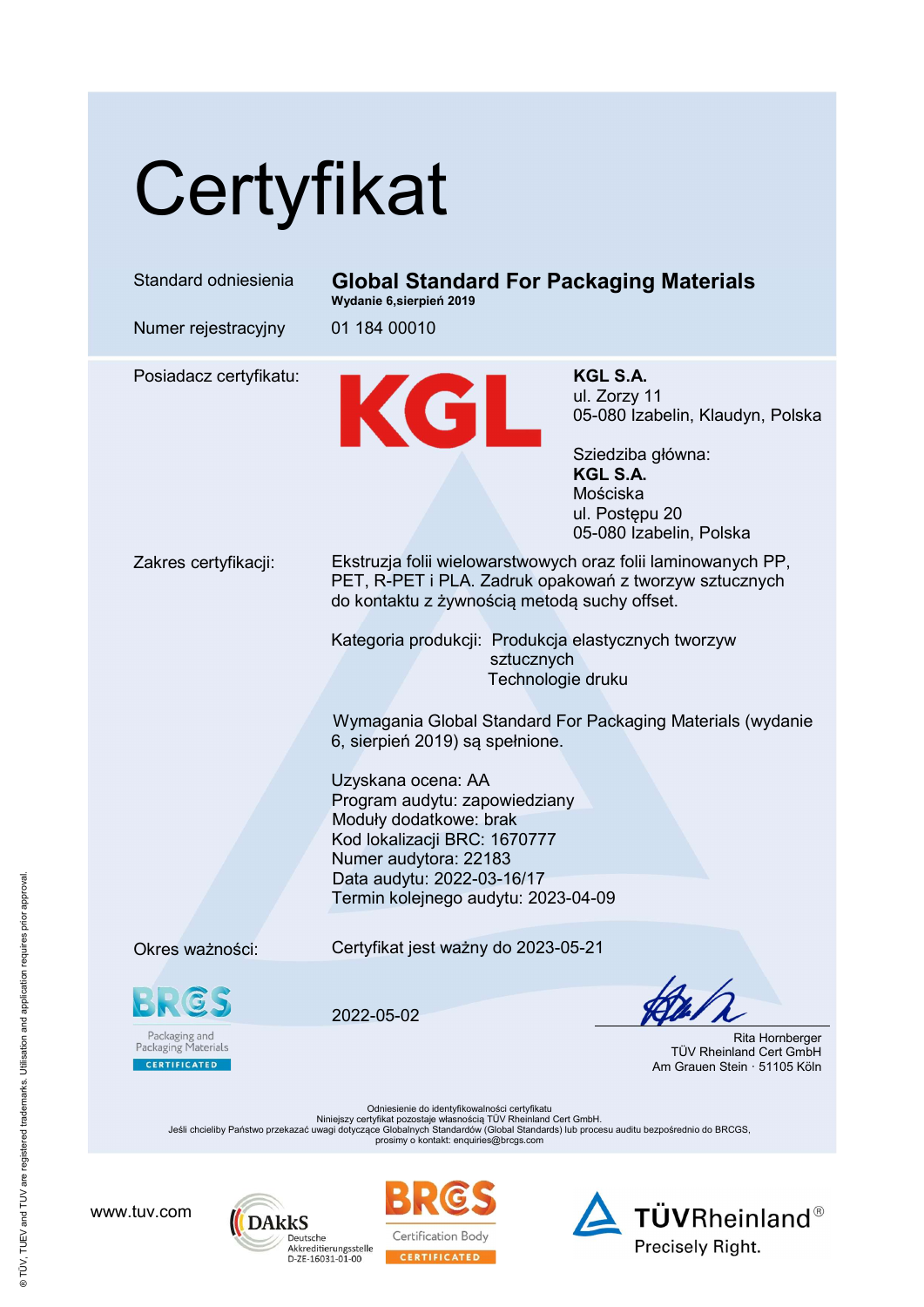## **Certificate**

## Standard Global Standard For Packaging Materials

Issue 6, August 2019

Certificate Registr. No. 01 184 00010

Certificate Holder:<br>
M. Zorzy<br>
1. Zorzy<br>
05-080 lza ul. Zorzy 11 05-080 Izabelin, Klaudyn, Poland

Headquarters: KGL S.A. Mościska ul. Postępu 20 05-080 Izabelin, Poland

Scope: Extrusion of multilayer films as well as laminated PP, PET, R-PET and PLA films. Printing of plastic packaging for contact with food using the dry offset method.

> Manufacturing Category: Flexible plastics manufacture Print processes

The requirements of the BRC Global Standard for Packaging Materials (Issue 6, August 2019) are fulfilled.

Grade achieved: AA Audit program: announced Additional modules: no BRC site code: 1670777 Auditor number: 22183 Audit date(s): 2022-03-16/17 Due date of the subsequent audit: 2023-04-09

Validity: The certificate is valid until 2023-05-21

Packaging and<br>Packaging Materials **CERTIFICATED** 

2022-05-02

 Rita Hornberger TÜV Rheinland Cert GmbH Am Grauen Stein · 51105 Köln

Certificate traceability reference This certificate remains the property of TÜV Rheinland Cert GmbH If you would like to feed back comments on the Global Standards or the audit process directly to BRCGS, please contact enquiries@brcgs.com.

www.tuv.com